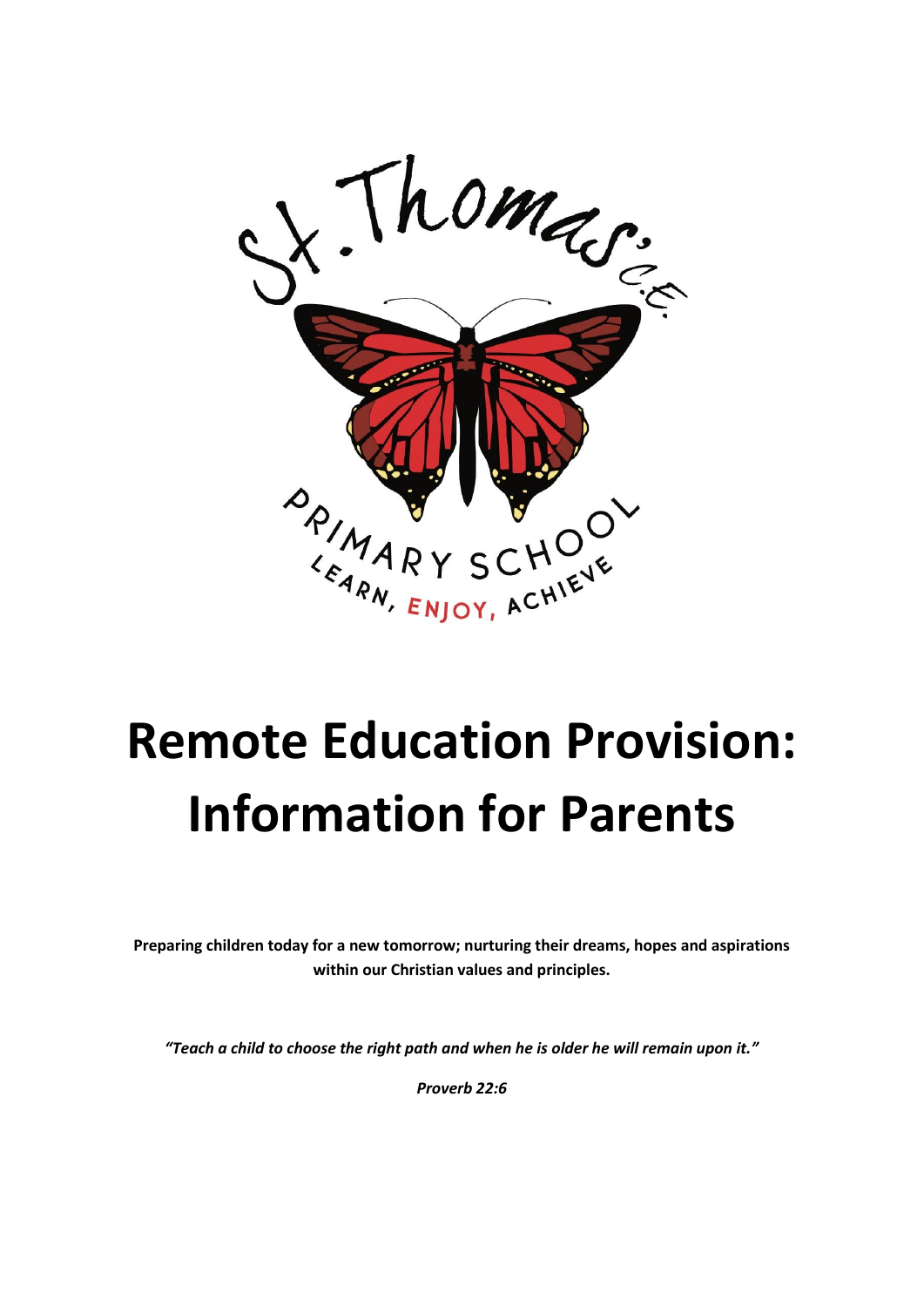#### **Remote education provision: Information for parents**

This information is intended to provide clarity and transparency to pupils and parents or carers about what to expect from remote education if local restrictions require entire cohorts (or bubbles) to remain at home.

For details of what to expect where individual pupils are self-isolating, please see the final section of this page.

## **The remote curriculum: What is taught to pupils at home**

A pupil's first day or two of being educated remotely might look different from our standard approach, while we take all necessary actions to prepare for a longer period of remote teaching.

**What should my child expect from immediate remote education in the first day or two of pupils being sent home?**

The learning platform our school uses for all learning is Showbie. Children will access their learning via Showbie and other line platforms such as: Oxford Reading, LBQ online, SPAG online to name a few. Our live learning session will also take place using this platform.

**Following the first few days of remote education, will my child be taught broadly the same curriculum as they would if they were in school?**

During remote education, the same curriculum will be taught as we do in school wherever possible and appropriate. However, we have needed to make some adaptations in some subjects. For example, some subject areas have moved due to resource implications. Areas of mathematics were concrete resources are necessary: capacity, mass etc.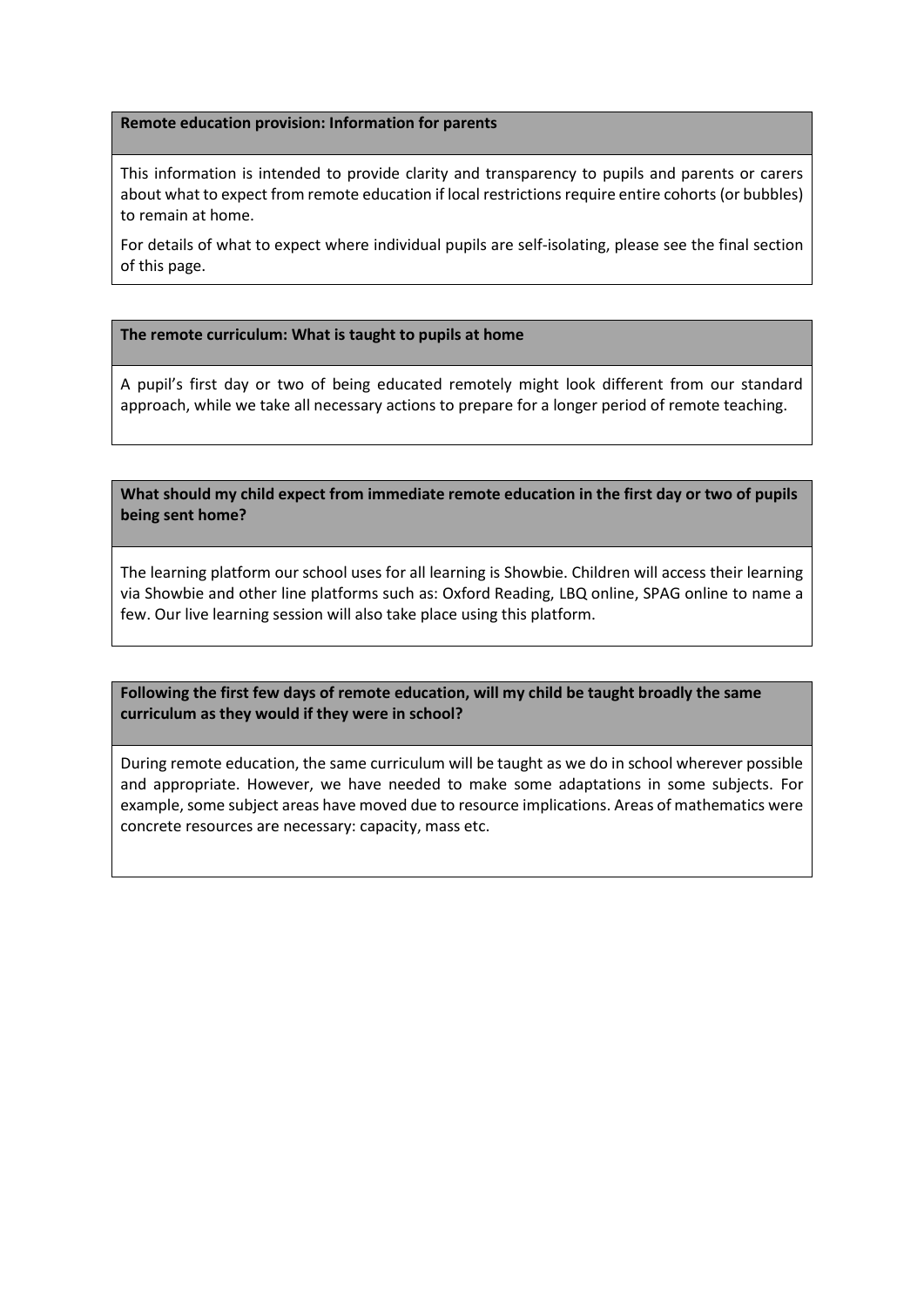## **Remote teaching and study time each day**

How long can I expect work set by the school to take my child each day?

We expect that remote education (including remote teaching and independent work) will take pupils broadly the following number of hours each day:

| Primary school-aged pupils | (Number of hours - there are minimum<br>expectations for remote provision. |  |
|----------------------------|----------------------------------------------------------------------------|--|
| Reception                  | 2.5 hours on average                                                       |  |
| Key Stage 1                | 3 hours on average                                                         |  |
| Key Stage 2                | 4 hours                                                                    |  |

## **Accessing Remote Education**

How will my child access any online remote education you are providing?

Showbie – All information will be shared regarding children's work and the expectations. Teachers will plan and assign activities that are well-sequenced so that knowledge and skills are built incrementally in order for pupils to progress through the school's curriculum. Videos or live lessons with be used to instruct the children with lots of regular feedback via Showbie Video.

Showbie Video – teacher to children interaction daily. SPAG online, LBQ, TTRockstars, Oxford Reading, will also be used to support home learning as usual.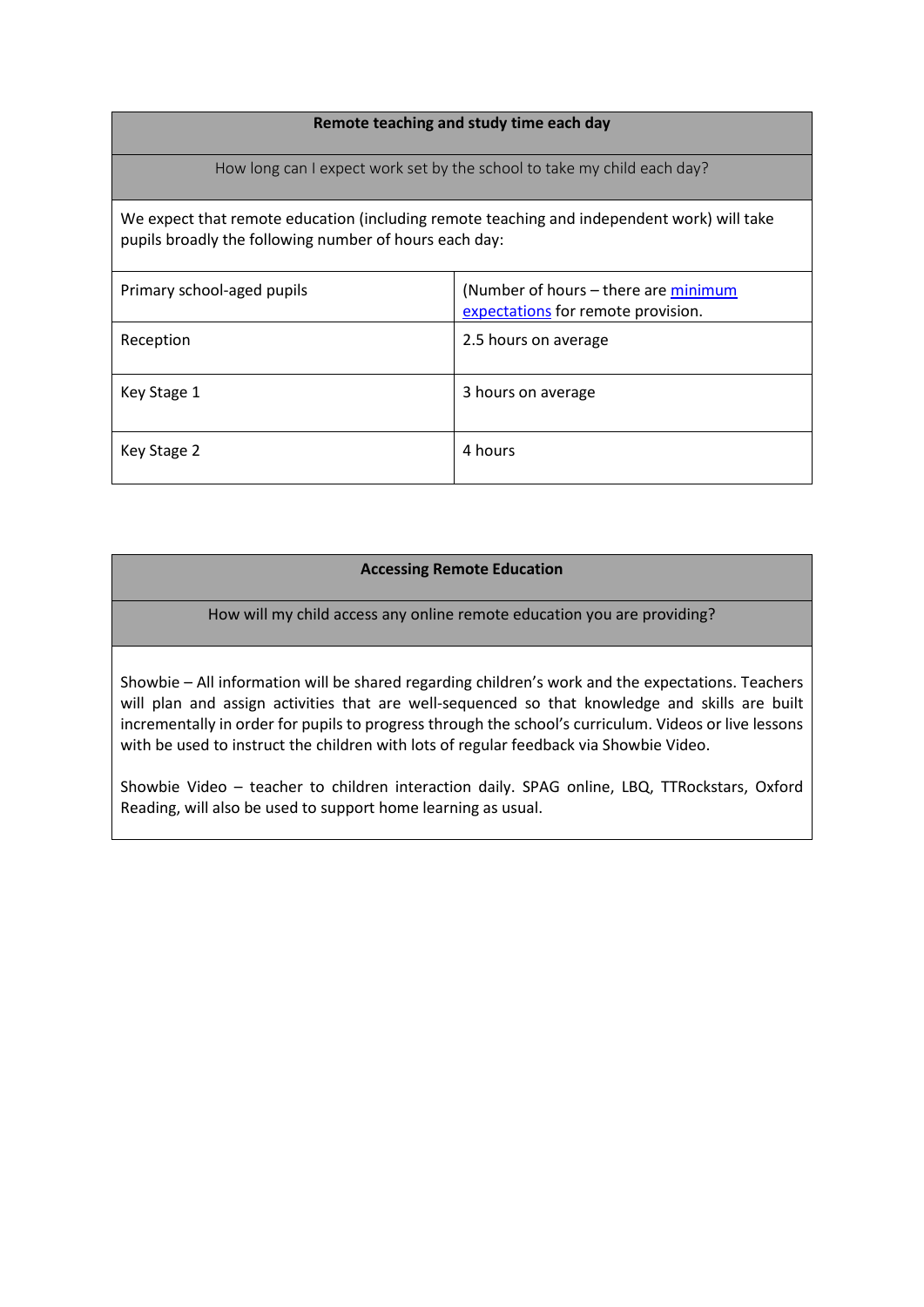**If my child does not have digital or online access at home, how will you support them to access remote education?**

We recognise that some pupils may not have suitable online access at home. We take the following approaches to support those pupils to access remote education:

- Where appropriate and available, school will loan pupils a tablet in order to provide access to online learning. A user agreement will need to be signed by both the parent and the rules must be adhered to at all times.
- Where a child does not have access to the internet, initially, a data sim card will be provided, giving them a limited access to the internet until a more permanent solution can be found.
- The DfE offer of additional data for homes with no internet will be offered (Jan 21)
- A limited number of pupils may require access to printed materials, the class teacher will contact those children and arrange delivery of collection.

## **How will my child be taught remotely?**

We use a combination of the following approaches to teach pupils remotely:

As part of this list, schools may wish to indicate the extent to which they are used, and subjects and key stages these approaches are used in, if there are differences. Some examples of remote teaching approaches:

- Live teaching (online lessons) via Showbie Video where appropriate
- Recorded teaching (e.g. Oak National Academy lessons, video/audio recordings made by teachers)
- Printed paper packs produced by teachers (e.g. workbooks, worksheets)
- Textbooks and reading books pupils have at home
- Commercially available websites supporting the teaching of specific subjects or areas, including video clips or sequences. Inspire Maths, BBC Bitesize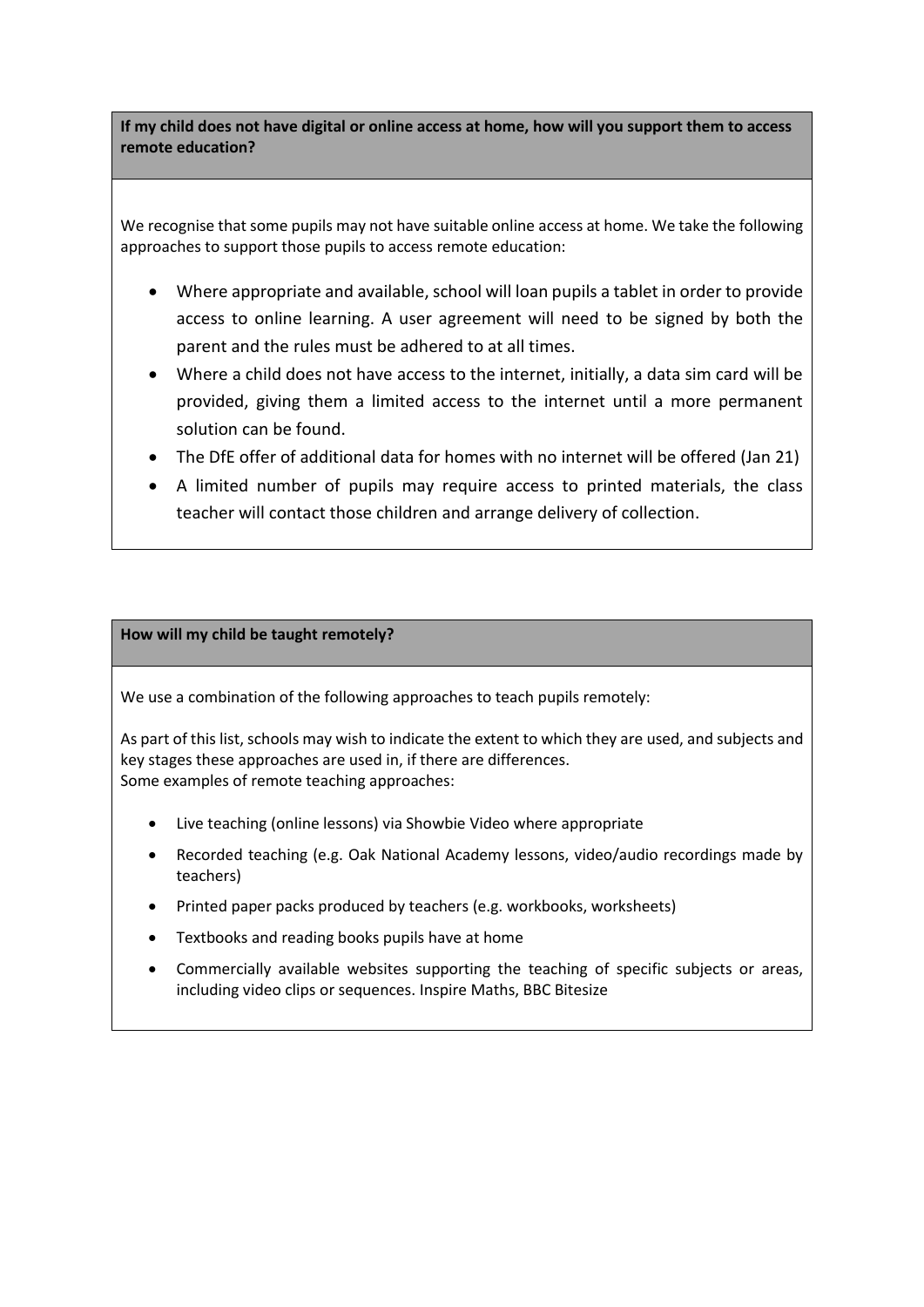| <b>Engagement and feedback</b>                                                                                                |                                                                                       |  |  |  |  |  |
|-------------------------------------------------------------------------------------------------------------------------------|---------------------------------------------------------------------------------------|--|--|--|--|--|
| What are your expectations for my child's engagement and the support that we as parents and<br>carers should provide at home? |                                                                                       |  |  |  |  |  |
| <b>Class</b>                                                                                                                  | See individual home learning booklet provided to<br>all Parents / Carers              |  |  |  |  |  |
| Nursery                                                                                                                       | https://www.stthomasblackburn.org.uk/wp-<br>content/uploads/2021/01/Nursery-CM-.pdf   |  |  |  |  |  |
| <b>Reception DW</b>                                                                                                           | https://www.stthomasblackburn.org.uk/wp-<br>content/uploads/2021/01/Reception-DW.pdf  |  |  |  |  |  |
| <b>Reception SMC</b>                                                                                                          | https://www.stthomasblackburn.org.uk/wp-<br>content/uploads/2021/01/Reception-SMC.pdf |  |  |  |  |  |
| Year 1 LH                                                                                                                     | https://www.stthomasblackburn.org.uk/wp-<br>content/uploads/2021/01/Year-1-LH.pdf     |  |  |  |  |  |
| Year 1 AA                                                                                                                     | https://www.stthomasblackburn.org.uk/wp-<br>content/uploads/2021/01/Year-1-AA.pdf     |  |  |  |  |  |
| Year 2 AM                                                                                                                     | https://www.stthomasblackburn.org.uk/wp-<br>content/uploads/2021/01/Year-2-AM.pdf     |  |  |  |  |  |
| Year 2 CM                                                                                                                     | https://www.stthomasblackburn.org.uk/wp-<br>content/uploads/2021/01/Year-2-CM.pdf     |  |  |  |  |  |
| Year 3 MB                                                                                                                     | https://www.stthomasblackburn.org.uk/wp-<br>content/uploads/2021/01/Year-3-MB-.pdf    |  |  |  |  |  |
| Year 3 JM/AMC                                                                                                                 | https://www.stthomasblackburn.org.uk/wp-<br>content/uploads/2021/01/Year-3JM-AMC-.pdf |  |  |  |  |  |
| Year 4 DB                                                                                                                     | https://www.stthomasblackburn.org.uk/wp-<br>content/uploads/2021/01/Year-4DB.pdf      |  |  |  |  |  |
| Year 4 LD                                                                                                                     | https://www.stthomasblackburn.org.uk/wp-<br>content/uploads/2021/01/Year-4-LD-.pdf    |  |  |  |  |  |
| Year 5 VKD                                                                                                                    | https://www.stthomasblackburn.org.uk/wp-<br>content/uploads/2021/01/Year-5-VKD-.pdf   |  |  |  |  |  |
| Year 5 LK/LN                                                                                                                  | https://www.stthomasblackburn.org.uk/wp-<br>content/uploads/2021/01/Year-5-LK-LN-.pdf |  |  |  |  |  |
| Year 6 KB                                                                                                                     | https://www.stthomasblackburn.org.uk/wp-<br>content/uploads/2021/01/Year-6-KM.pdf     |  |  |  |  |  |
| Year 6 DM                                                                                                                     | https://www.stthomasblackburn.org.uk/wp-<br>content/uploads/2021/01/Year-6DM.pdf      |  |  |  |  |  |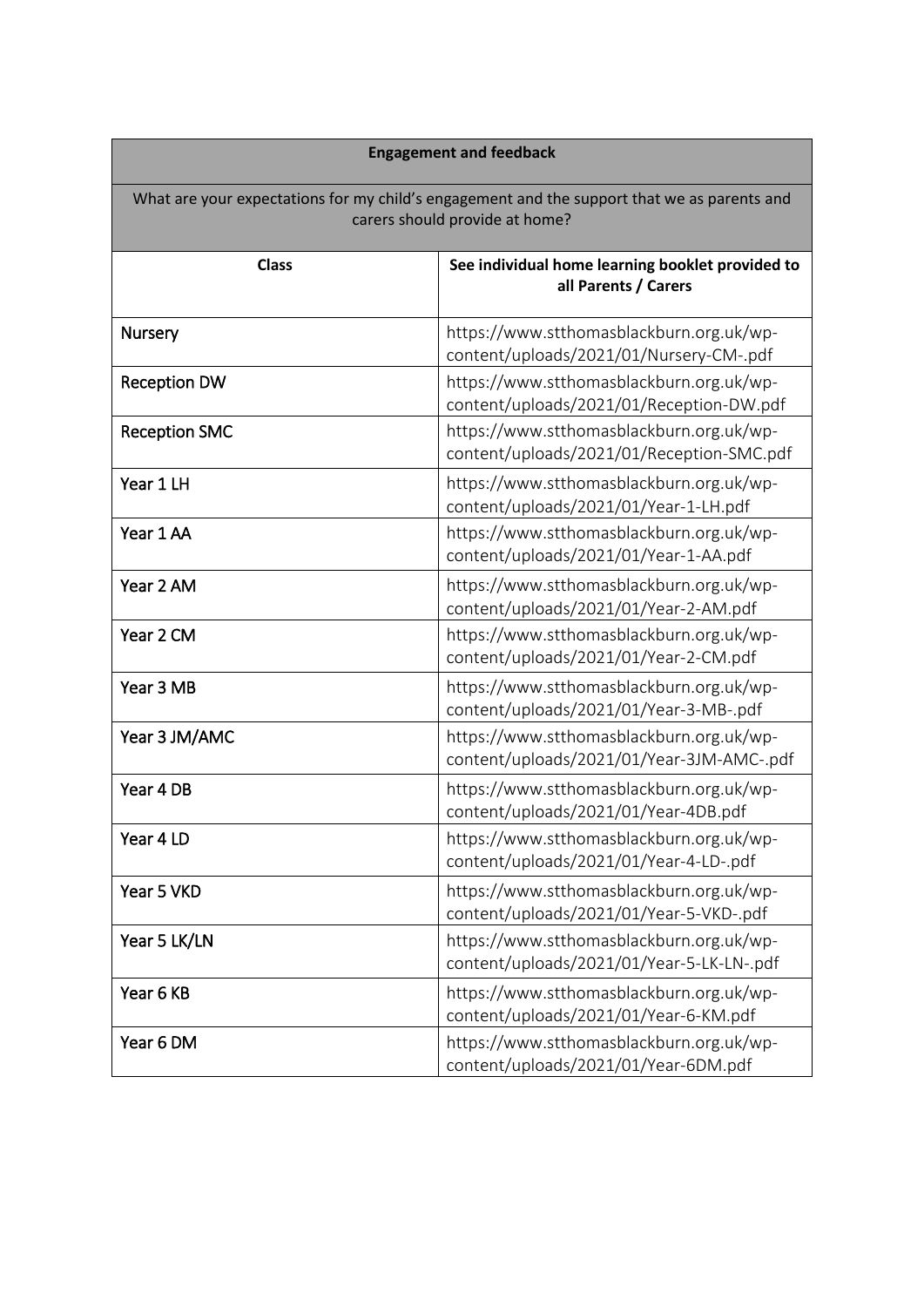**How will you check whether my child is engaging with their work and how will I be informed if there are concerns?**

In line with the statutory requirements, pupil's engagement will be checked on a daily basis and recorded in teachers' mark books.

The below model will be used to monitor persistent non-engagers.

- 1. Teacher to call non engagers Record on CPOMS
- 2. Teacher to call non engagers Record on CPOMS
- 3. Teacher to call non engagers Record on CPOMS
- 4. Refer to Safeguarding and Wellbeing co-ordinator on CPOMs
- 5. Concerns passed onto Head teacher

**How will you assess my child's work and progress?**

Feedback can take many forms and may not always mean extensive written comments for individual children. For example, whole-class feedback or quizzes marked automatically via digital platforms are also valid and effective methods, amongst many others. Our approach to feeding back on pupil work is as follows:

Instant, daily feedback from teachers via Showbie on any work the children submit. Use of the comments and verbal feedback so that children can see their mistakes and amend accordingly. Teachers to use marking on this platform to inform next steps in the online learning and also next steps for when the children return (things that may not be secure that needs to be retaught).

If there is a specific issue with a group of children, then a group Showbie video meeting will be used to address said issue. Timely responses to any questions to ensure all children understand what is being asked so that their work is a true reflection of their knowledge.

## **Additional support for pupils with particular needs**

How will you work with me to help my child who needs additional support from adults at home to access remote education?

We recognise that some pupils, for example some pupils with special educational needs and disabilities (SEND), may not be able to access remote education without support from adults at home. We acknowledge the difficulties this may place on families, and we will work with parents and carers to support those pupils in the following ways: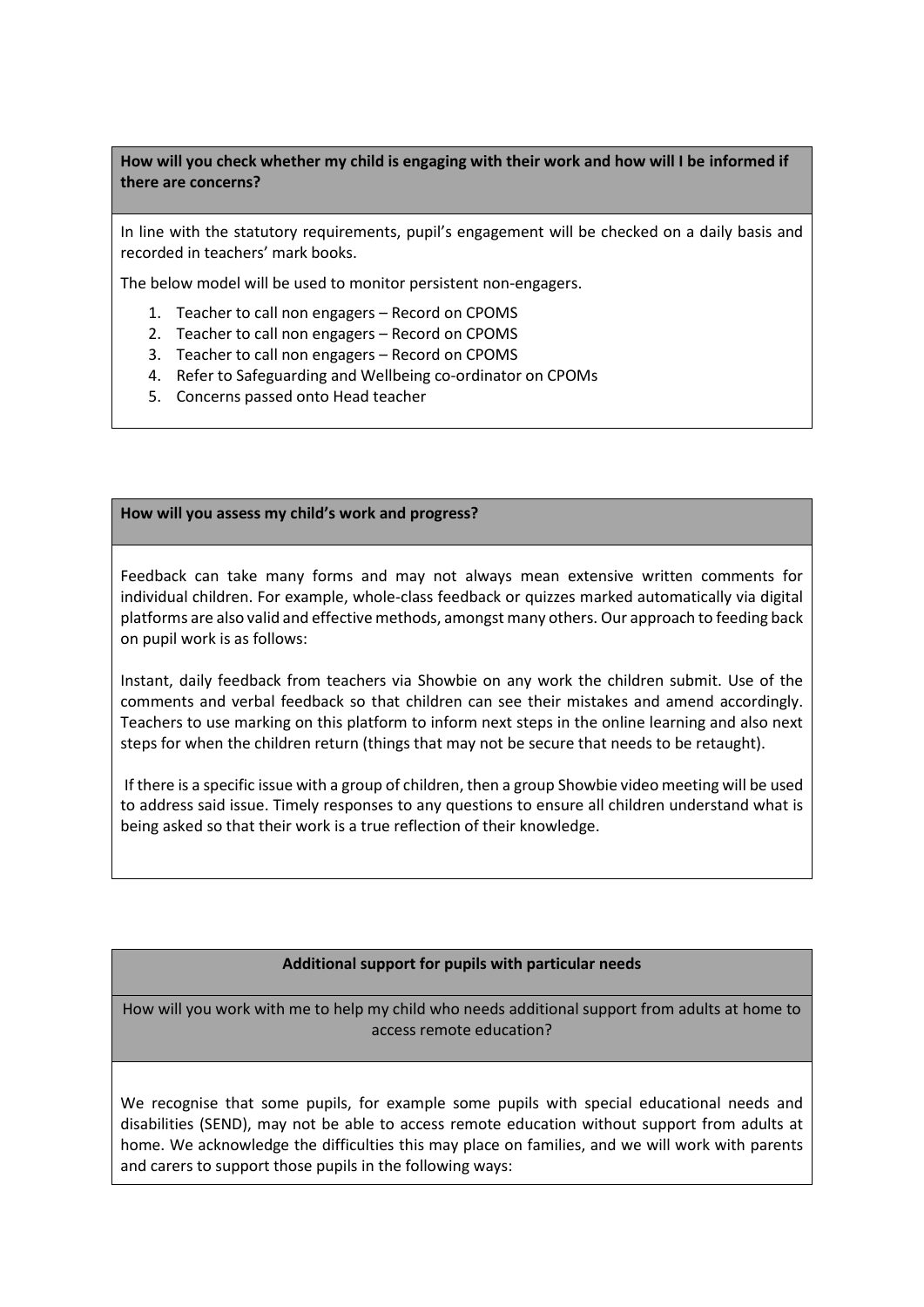We liaise with parents and encourage pupils with an EHCP to attend school provision.

We work closely with families to agree how we can best support and establish the level of support at home to ensure reasonable adjustments may be made for learners working remotely with specific educational needs on a bespoke basis.

For clinically vulnerable pupils with an EHCP, 1:1 support is provided via Showbie live video lessons where this is appropriate for the child and family following discussion with parents. Provision is adapted where pupils are unable to access remote learning.

Paper based resources will often link to a video for example National Oak Academy so the child can access a directed input then complete the work set. This may be work which is set lower than the year group standard and will depend on the level of work the child currently accesses in school. Concrete resources are provided especially in maths.

More regular contact from teacher/ TA/SENCo is made through phone calls to support and address any issues arising in the child being able to access the provision remotely where parents have chosen not to send their child to school. Advice and resources are sought and shared to meet individual needs from outside agencies and other professionals e.g. SEND Support Service.

If parents have concerns regarding SEN needs these can be raised and where appropriate referrals made during the lockdown period and virtual support offered e.g. SALT Attend Anywhere appointments have continued to take place during the lockdown period

The CAF Assessment process continues remotely during lockdown to ensure our most vulnerable families receive ongoing support including for children with SEN.

Resource packs have been provided from specialist teachers and co-ordinated by SENCo e.g. Touch typing for visually impaired pupils to ensure specialist resources and guidance can be shared and may continue remotely.

Remote learning for younger pupils will take account of the level of adult support required for children to access activities. Reception home learning will focus more heavily on practical skills and real-life experience.

For Reception and KS1 pupils with an EHCP, we strongly encourage parents to send their children to school during the lockdown period.

Where parents of a child with an EHCP do not wish to take up their school place, reasonable adjustments are made (please see above) for example practical resources are shared, visuals, now and next boards to support parents in continuing the school routine as much as possible. As above, specialist guidance and resources may be shared depending on the other agencies involved.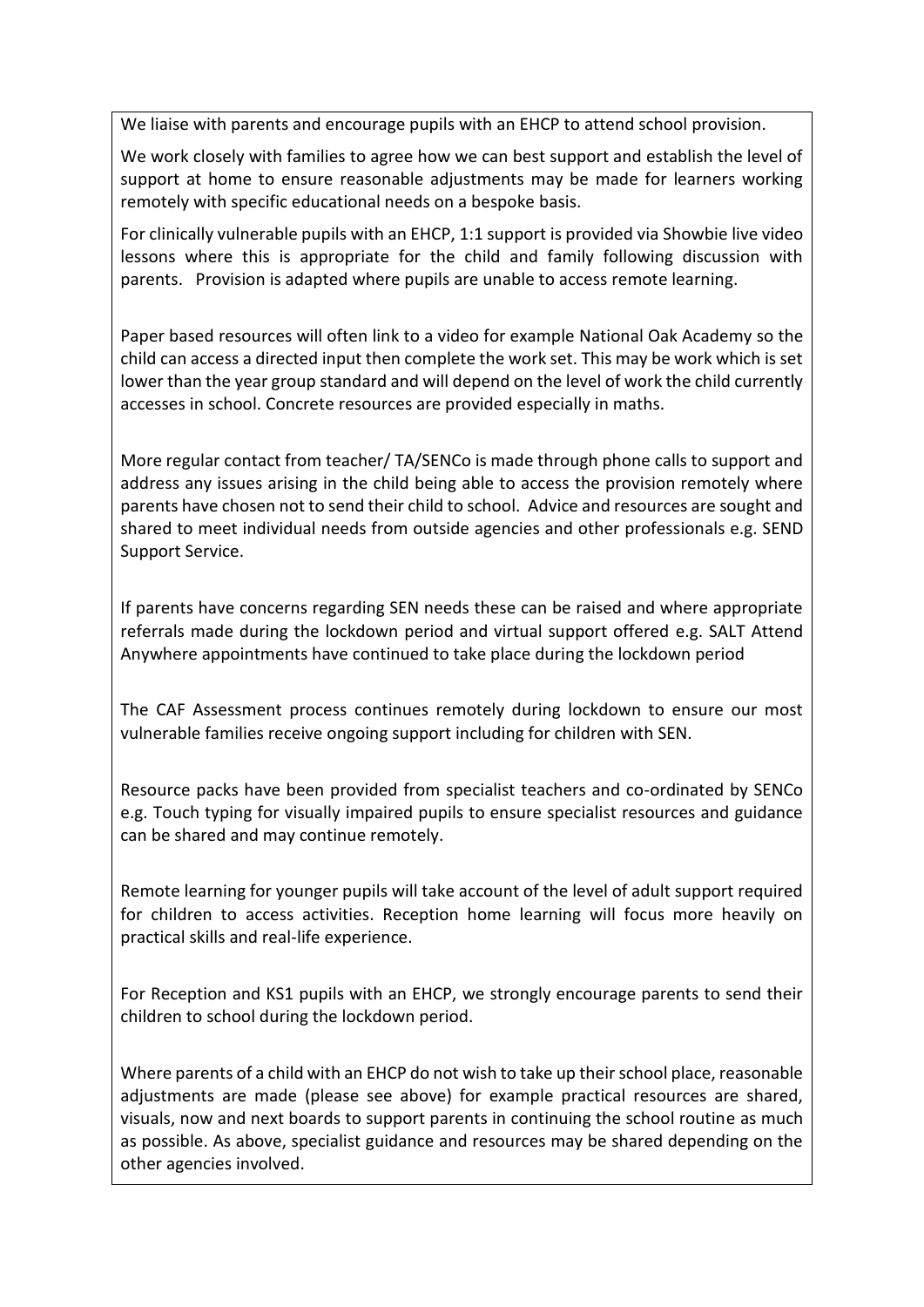## If my child is not in school because they are self-isolating, how will their remote education differ from the approaches described above?

Where individual pupils need to self-isolate but the majority of their peer group remains in school, how remote education is provided will likely differ from the approach for whole groups. This is due to the challenges of teaching pupils both at home and in school.